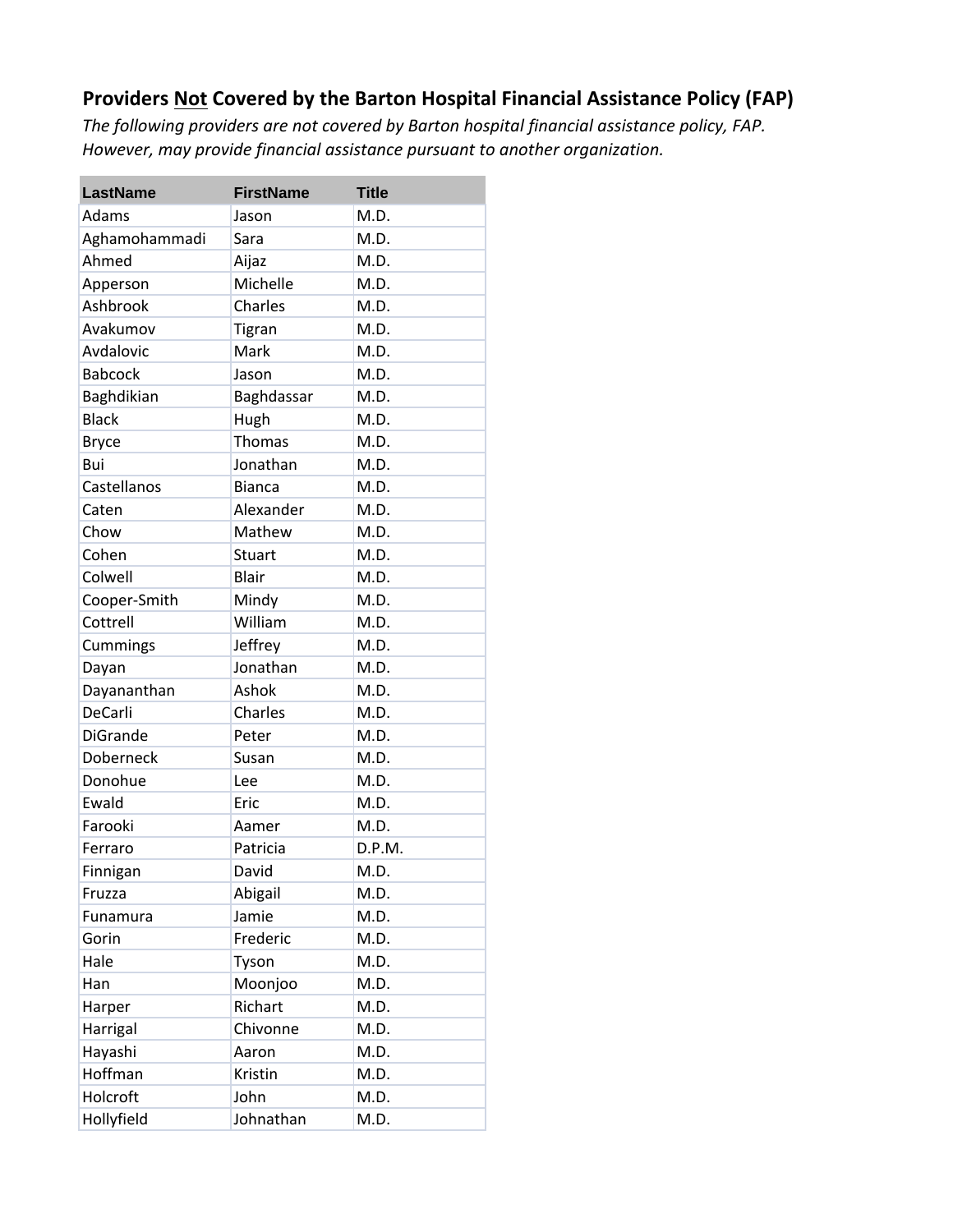| Holmgren        | Leonard        | M.D.                    |
|-----------------|----------------|-------------------------|
| Ifune           | Eric           | M.D.                    |
| Ing             | Frank          | M.D.                    |
| Iqbal           | Sameeia        | M.D.                    |
| Irwin           | Wes            | M.D., M.S.              |
| Kaime           | Elaine         | M.D.                    |
| Kassarjian      | Ara            | M.D.                    |
| Kennedy         | Jeffrey        | M.D.                    |
| Knight          | Paul           | M.D.                    |
| Koh             | <b>Steve</b>   | M.D., M.P.H.,<br>M.B.A. |
| Koppel          | Ahrin          | M.D.                    |
| Kuhn-Riordan    | Kara           | M.D.                    |
| Kundu           | Nirvana        | M.D.                    |
| Lakshminrusimha | Satyan         | M.D.                    |
| Lehmann         | Mark           | O.D.                    |
| Lemons          | VanBuren       | M.D.                    |
| Lenaerts        | Marc           | M.D.                    |
| Malhado-Chang   | Norika         | M.D.                    |
| Manoukian       | Paul           | M.D., M.P.H.            |
| Marcin          | James          | M.D.                    |
| Maselli         | Ricardo        | M.D.                    |
| Mateev          | Stephanie      | M.D.                    |
| McKenna         | John           | M.D.                    |
| McNamara        | Elizabeth      | M.D.                    |
| Medzihradsky    | Oliver         | M.D., M.P.H             |
| Mendoza         | Marco          | M.D.                    |
| Monroe          | Allison        | M.D.                    |
| Murdock-Vlautin | <b>Theresa</b> | M.D.                    |
| Nairizi         | Ali            | M.D., M.Sc.             |
| Natale          | JoAnne         | M.D.                    |
| Ng              | Kwan           | M.D.                    |
| Nixon           | Randall        | M.D.                    |
| <b>Norris</b>   | Jenifer        | M.D.                    |
| Null Jr         | Donald         | M.D.                    |
| Nussdorfer      | Michael        | M.D.                    |
| Oldham          | Justin         | M.D.                    |
| Olichney        | John           | M.D.                    |
| Olson           | Kevin          | D.M.D.                  |
| Parikh          | Palak          | M.D.                    |
| Patterson       | Denis          | D.O.                    |
| Pelech          | Andrew         | M.D.                    |
| Plant           | Jennifer       | M.D.                    |
| Pleasure        | David          | M.D.                    |
| Poulain         | Francis        | M.D.                    |
| Richman         | David          | M.D.                    |
| Rogalski        | Roger          | M.D.                    |